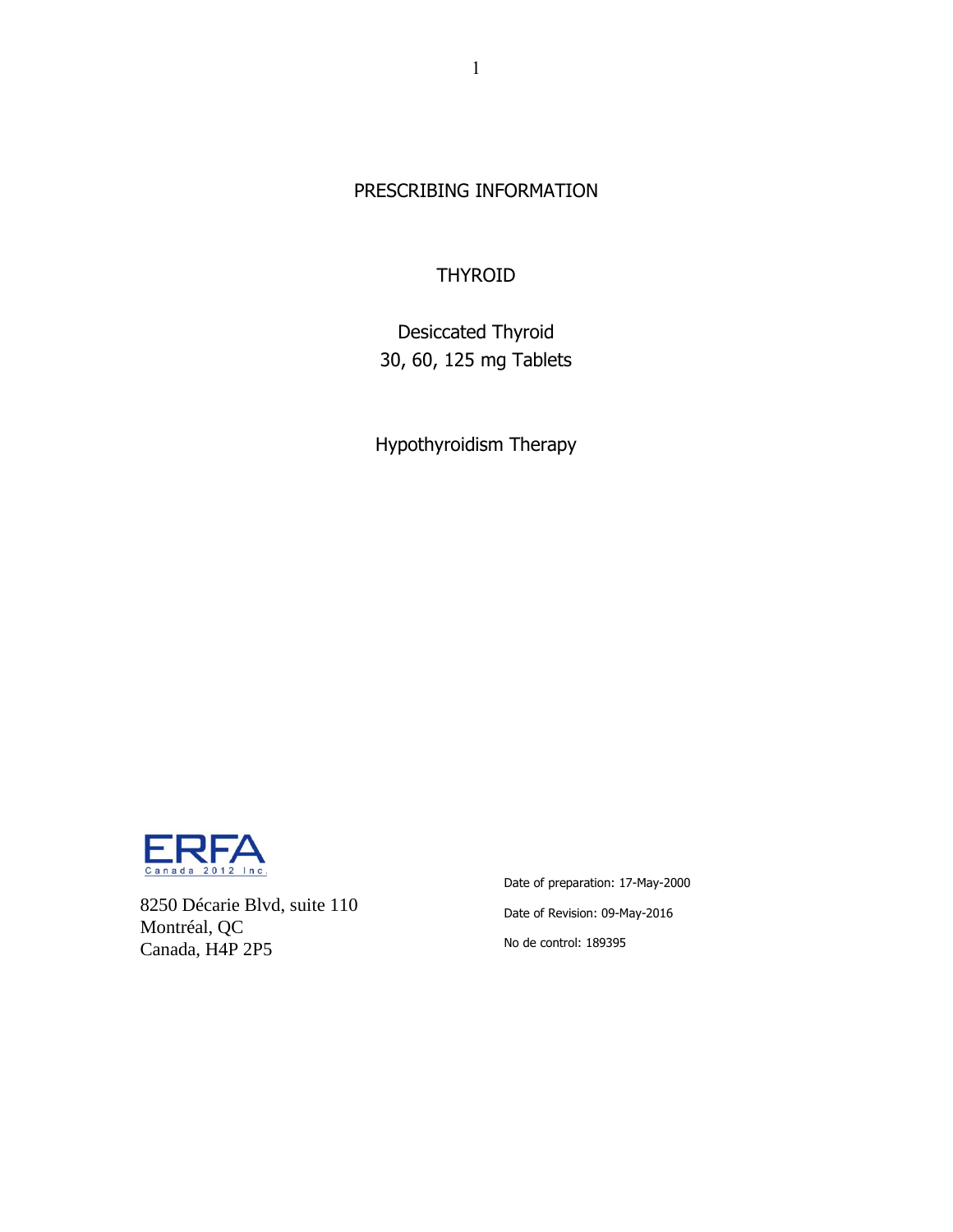#### **PRESCRIBING INFORMATION**

## **THYROID**

## **Desiccated Thyroid**

# **30, 60 and 125 mg Tablets**

#### **THERAPEUTIC CLASSIFICATION**

**Hypothyroidism Therapy**

#### **ACTIONS AND CLINICAL PHARMACOLOGY**

The principal pharmacologic effect of exogenous thyroid hormones is to increase the metabolic rate of body tissues.

The normal thyroid gland contains approximately 200 µg of levothyroxine (T4)/g of gland, and 15 µg of triiodothyronine (T3)/g. The ratio of these two hormones in the circulation does not represent the ratio in the thyroid gland, since about 80% of peripheral triiodothyronine comes from monodeiodination of the outer ring of levothyroxine. Peripheral monodeiodination of levothyroxine at the 5 position (inner ring) also results in the formation of reverse triiodothyronine (r T3), which is calorigenically inactive. These facts would seem to advocate levothyroxine as the treatment of choice for the hypothyroid patient and to mitigate against the administration of hormone combinations which while normalizing thyroxine levels, may produce triiodothyronine levels in the thyrotoxic range.

Triiodothyronine (T3) level is low in the fetus and newborn, in old age, in chronic caloric deprivation, hepatic cirrhosis, renal failure, surgical stress, and chronic illnesses representing what has been called the "low triiodothyronine syndrome."

Pharmacokinetics: Animal studies have shown that T4 is only partially absorbed from the gastrointestinal tract. The degree of absorption is dependent on the vehicle used for its administration and by the character of the intestinal contents, the intestinal flora, including plasma protein, soluble dietary factors, all of which bind thyroid and thereby make it unavailable for diffusion. Only 41% is absorbed when given in a gelatin capsule as opposed to a 74 percent absorption when given with an albumin carrier.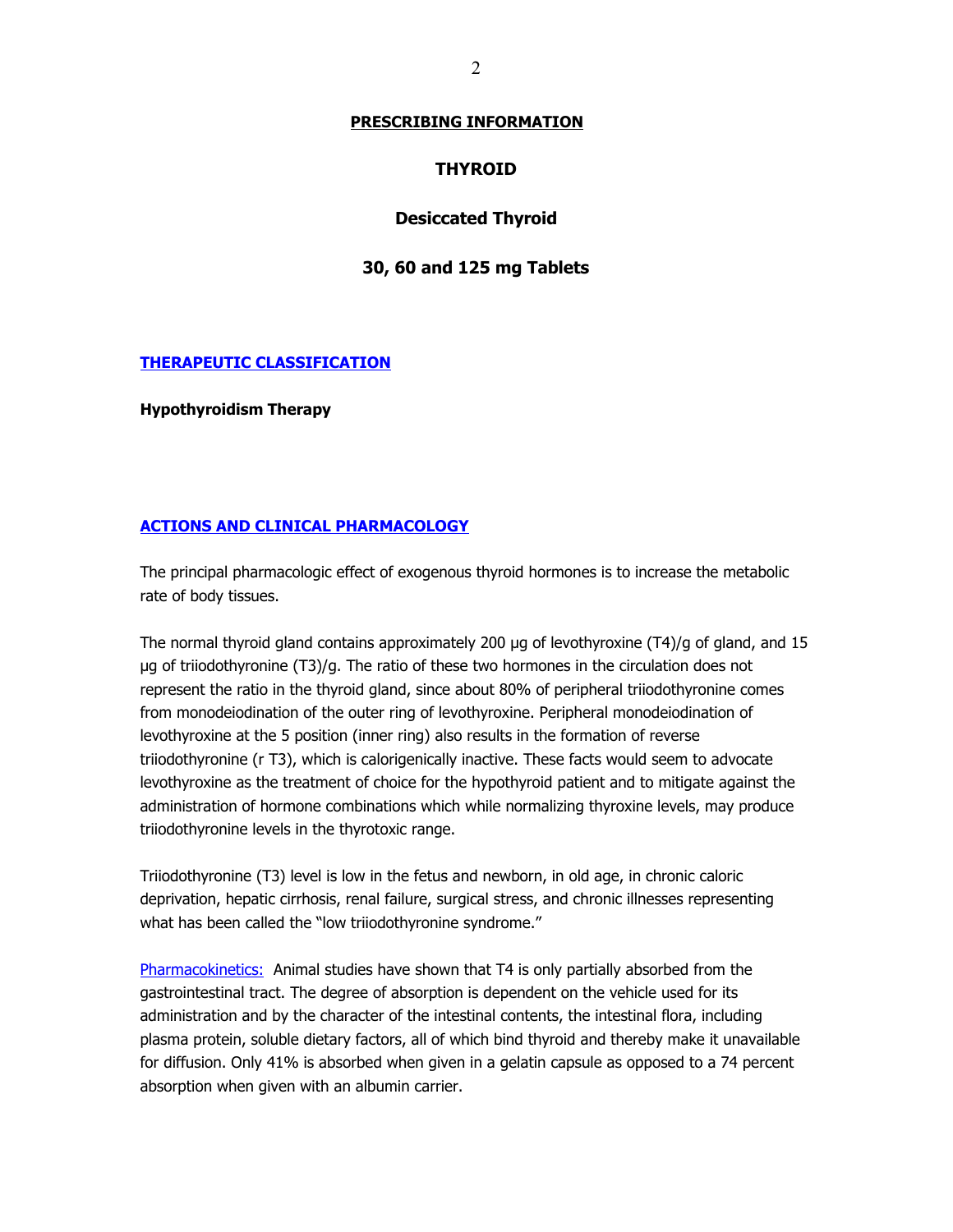Depending on other factors, absorption has varied from 48 to 79% of the administered dose.

Fasting increases absorption. Malabsorption syndromes, as well as dietary factors (children's soybean formula, concomitant use of anionic exchange resins such as cholestyramine), cause excessive fecal loss. T3 is almost totally absorbed, (95% in 4 hours). The hormones contained in the natural preparations are absorbed in a manner similar to the synthetic hormones.

More than 99% of circulating hormones are bound to serum proteins, including thyroid-binding globulin (TBg), thyroid-binding prealbumin (TBPA), and albumin (TBa), whose capacities and affinities vary for the hormones. The higher affinity of levothyroxine (T4) for both TBg and TBPA as compared to triiodothyronine (T3) partially explains the higher serum levels and longer half-life of the former hormone. Both protein-bound hormones exist in reverse equilibrium with minute amounts of free hormone, the latter accounting for the metabolic activity.

Deiodination of levothyroxine (T4) occurs at a number of sites, including liver, kidney, and other tissues. The conjugated hormone, in the form of glucuronide or sulfate, is found in the bile and gut where it may complete an enterohepatic circulation. Eighty-five percent of levothyroxine (T4) metabolized daily is deiodinated.

# **INDICATIONS AND CLINICAL USE**

Specific replacement therapy for decreased or absent thyroid function.

# **CONTRAINDICATIONS**

Thyroid hormone preparations are generally contraindicated in patients with diagnosed, but as yet uncorrected, adrenal cortical insufficiency, untreated thyrotoxicosis, and apparent hypersensitivity to any of their active or extraneous constituents. There is no well documented evidence from the literature, however, of true allergic or idiosyncratic reactions to thyroid hormone.

# **WARNINGS**

Drugs with thyroid hormone activity, alone or together with other therapeutic agents, have been used for the treatment of obesity. In euthyroid patients, doses within the range of daily hormonal requirements are ineffective for weight reduction. Larger doses may produce serious or even lifethreatening manifestations of toxicity, particularly when given in association with sympathomimetic amines such as those used for their anorectic effects.

The use of thyroid hormones in the therapy of obesity, alone or combined with other drugs, is not justified and has been shown to be ineffective. Neither is their use justified for the treatment of male or female infertility unless this condition is accompanied by hypothyroidism.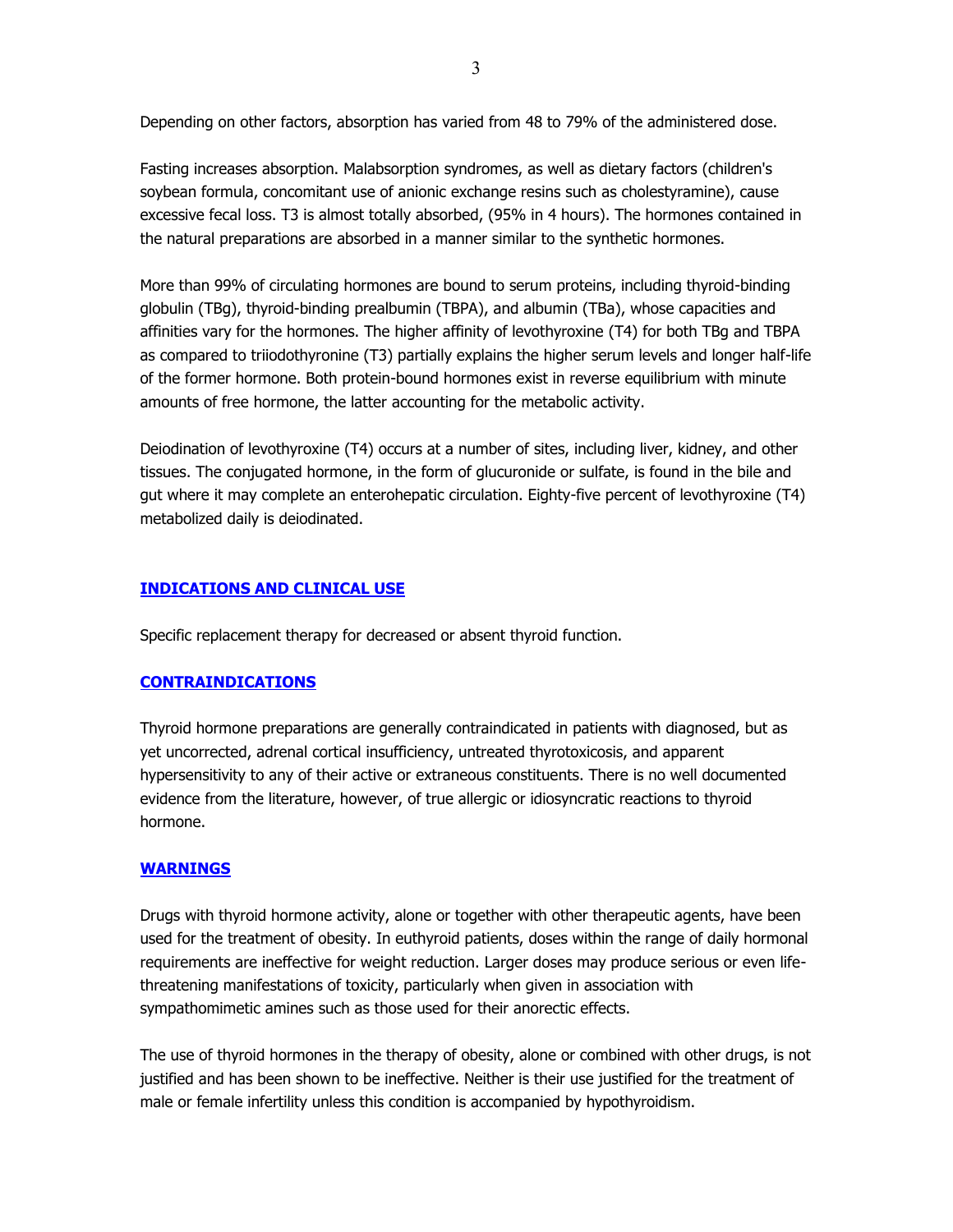#### **PRECAUTIONS**

General: Thyroid hormones should be used with great caution in a number of circumstances where the integrity of the cardiovascular system, particularly the coronary arteries, is suspect. These include patients with angina pectoris, hypertension, other cardiac conditions, or the elderly, in whom there is a greater likelihood of occult cardiac disease. In these patients, therapy should be initiated with low doses, i.e., 25 to 50 µg levothyroxine (T4) or its isocaloric equivalent (16 to 32 mg, or 0.25 to 0.5 grain of desiccated thyroid). When, in such patients, a euthyroid state can only be reached at the expense of an aggravation of the cardiovascular disease, thyroid hormone dosage should be reduced. Thyroid hormone therapy in patients with concomitant diabetes mellitus or insipidus or adrenal cortical insufficiency aggravates the intensity of their symptoms. Appropriate adjustments of the various therapeutic measures directed at these concomitant endocrine diseases are required. The therapy of myxedema coma requires simultaneous administration of glucocorticoids (see Dosage).

Hypothyroidism decreases and hyperthyroidism increases the sensitivity to oral anticoagulants. Prothrombin time should be closely monitored in thyroid-treated patients on oral anticoagulants and dosage of the latter agents adjusted on the basis of frequent prothrombin time determination. In infants, excessive doses of thyroid hormone preparations may produce craniosynostosis.

# **INFORMATION FOR THE PATIENT**

Patients on thyroid hormone preparations and parents of children on thyroid therapy should be informed that:

- 1. Replacement therapy is to be taken essentially for life, with the exception of cases of transient hypothyroidism, usually associated with thyroiditis, and in those patients receiving a therapeutic trial of the drug.
- 2. They should immediately report during the course of therapy any signs or symptoms of thyroid hormone toxicity, e.g., chest pain, increased pulse rate, palpitations, excessive sweating, heat intolerance, nervousness, or any other unusual event.
- 3. In case of concomitant diabetes mellitus, the daily dosage of antidiabetic medication may need readjustment as thyroid hormone replacement is achieved. If thyroid medication is stopped, a downward readjustment of the dosage of insulin or oral hypoglycemic agent may be necessary to avoid hypoglycemia. At all times, close monitoring of glucose levels is mandatory in such patients.
- 4. In case of concomitant oral anticoagulant therapy, the prothrombin time should be measured frequently to determine if the dosage of oral anticoagulants is to be readjusted.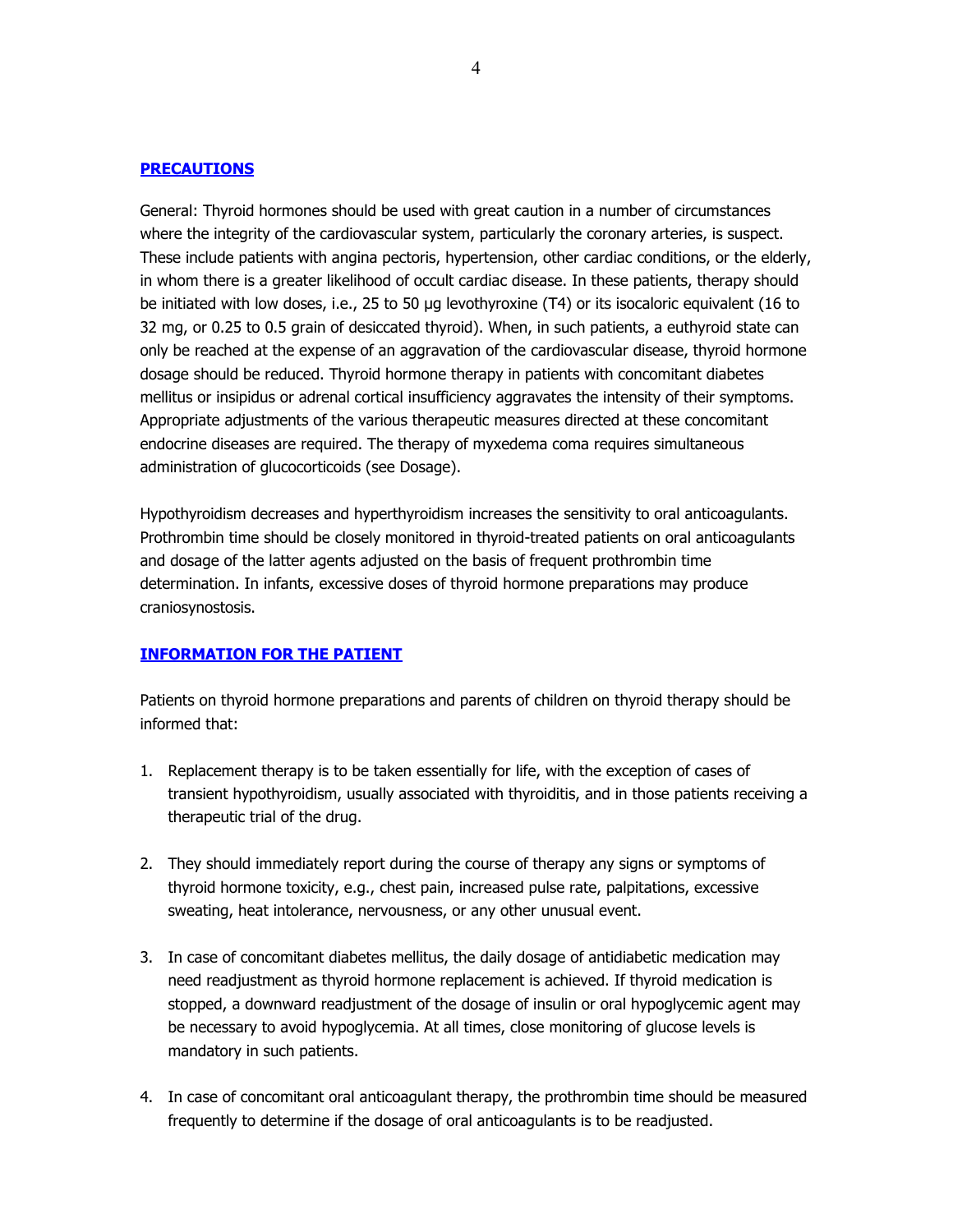5. Partial loss of hair may be experienced by children in the first few months of thyroid therapy, but this is usually a transient phenomenon and later recovery is usually the rule.

Laboratory Tests: Treatment of patients with thyroid hormones requires the periodic assessment of thyroid status by means of appropriate laboratory tests in addition to the full clinical evaluation. The TSH suppression test can be used to test the effectiveness of any thyroid preparation, bearing in mind the relative insensitivity of the infant pituitary to the negative feedback effect of thyroid hormones. Serum T4 levels can be used to test the effectiveness of all thyroid medications except T3.

When the total serum T4 is low but TSH is normal, a test specific to assess unbound (free) T4 levels is warranted. Specific measurements of T4 and T3 by competitive protein binding or radioimmunoassay are not influenced by blood levels or organic or inorganic iodine and have essentially replaced older tests of thyroid hormone measurements, i.e., PBI, BEI, and T4 by column.

Drug Interactions: Oral Anticoagulants: Thyroid hormones appear to increase catabolism of vitamin K-dependent clotting factors. If oral anticoagulants are also being given, compensatory increases in clotting factor synthesis are impaired. Patients stabilized on oral anticoagulants who are found to require thyroid replacement therapy should be watched very closely when thyroid is started. If a patient is truly hypothyroid, it is likely that a reduction in anticoagulant dosage will be required. No special precautions appear to be necessary when oral anticoagulant therapy is begun in a patient already stabilized on maintenance thyroid replacement therapy.

Insulin or Oral Hypoglycemics: Initiating thyroid replacement therapy may cause increases in insulin or oral hypoglycemic requirements. The effects seen are poorly understood and depend upon a variety of factors such as dosage and type of thyroid preparations and endocrine status of the patient. Patients receiving insulin or oral hypoglycemics should be closely watched during initiation of thyroid replacement therapy.

Cholestyramine: Cholestyramine binds both T4 and T3 in the intestine, thus impairing absorption of these thyroid hormones. In vitro studies indicate that the binding is not easily released from the cholestyramine. Therefore, 4 to 5 hours should elapse between administration of cholestyramine or similar resins, such as colestipol, and thyroid hormones.

Estrogen, Oral Contraceptives: Estrogens tend to increase serum thyroxine-binding globulin (TBg). In a patient with a nonfunctioning thyroid gland who is receiving thyroid replacement therapy, free levothyroxine may be decreased when estrogens are started thus increasing thyroid requirements. However, if the patient's thyroid gland has sufficient function, the decreased free thyroxine will result in a compensatory increase in thyroxine output by the thyroid. Therefore, patients without a functioning thyroid gland who are on thyroid replacement therapy may need to increase their thyroid dose if estrogens or estrogen-containing oral contraceptives are given.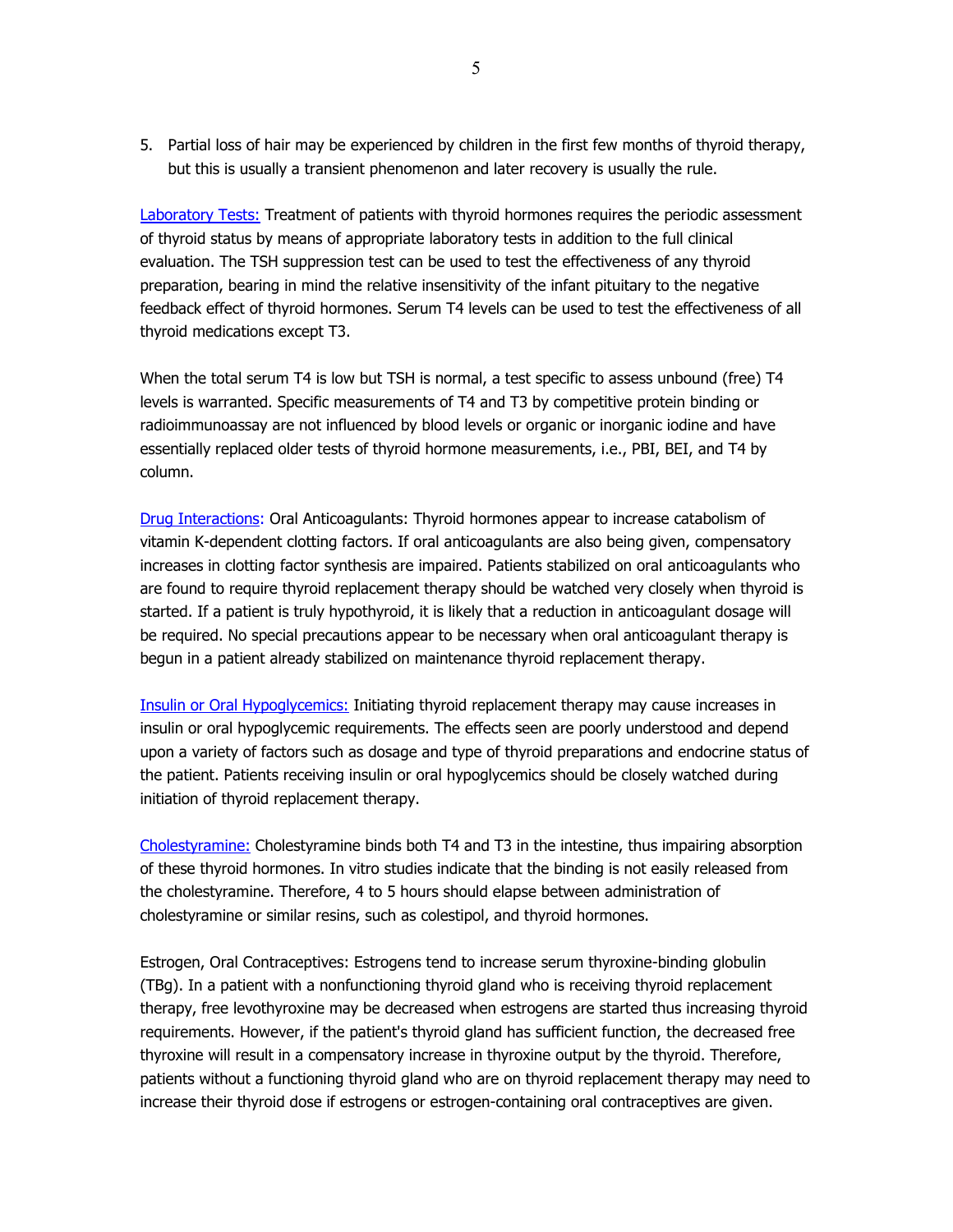Drug/Laboratory Test Interactions: The following drugs or moieties are known to interfere with laboratory tests performed in patients on thyroid hormone therapy: androgens, corticosteroids, estrogens, oral contraceptives containing estrogens, iodine-containing preparations, and the numerous preparations containing salicylates.

Changes in TBg concentration should be taken into consideration in the interpretation of T4 and T3 values. In such cases, the unbound (free) hormone should be measured. Pregnancy, estrogens, and estrogen-containing oral contraceptives increase TBg concentrations. TBg may also be increased during infectious hepatitis. Decreases in TBg concentrations are observed in nephrosis, acromegaly, and after androgen or corticosteroid therapy. Familial hyper or hypothyroxine-binding-globulinemias have been described. The incidence of TBg deficiency approximates 1 in 9 000. The binding of thyroxine by TBPA is inhibited by salicylates.

Medicinal or dietary iodine interferes with all in vivo tests of radioiodine uptake, producing low uptakes which may not be reflective of a true decrease in hormone synthesis.

The persistence of clinical and laboratory evidence of hypothyroidism in spite of adequate dosage replacement indicates poor patient compliance, poor absorption, excessive fecal loss, or inactivity of the preparation. Intracellular resistance to thyroid hormone is quite rare.

Carcinogenesis, Mutagenesis, and Impairment of Fertility: No confirmatory long-term studies in animals have been performed to evaluate carcinogenic potential, mutagenicity, or impairment of fertility in either males or females. A reportedly apparent association between prolonged thyroid therapy and breast cancer has not been confirmed and patients on thyroid for established indications should not discontinue therapy.

**Pregnancy:** Thyroid hormones do not readily cross the placental barrier. The clinical experience to date does not indicate any adverse effect on fetuses when the thyroid hormones are administered to pregnant women. On the basis of current knowledge, thyroid replacement therapy to hypothyroid women should be continued during pregnancy. However, the physician should be aware that pregnancy increases TBg concentrations (see Drug/Laboratory Test Interactions).

**Lactation:** Minimal amounts of thyroid hormones are excreted in human milk. Thyroid is not associated with serious adverse reactions and does not have a known tumorigenic potential. However, caution should be exercised when thyroid is administered to a nursing mother.

Children: Pregnant mothers provide little or no thyroid hormone to the fetus. The incidence of congenital hypothyroidism is relatively high (1:4 000) and the hypothyroid fetus would not derive any benefit from the small amounts of hormone crossing the placental barrier. Routine determinations of serum (T4) and/or TSH are strongly advised in neonates in view of the deleterious effects of thyroid deficiency on growth and development.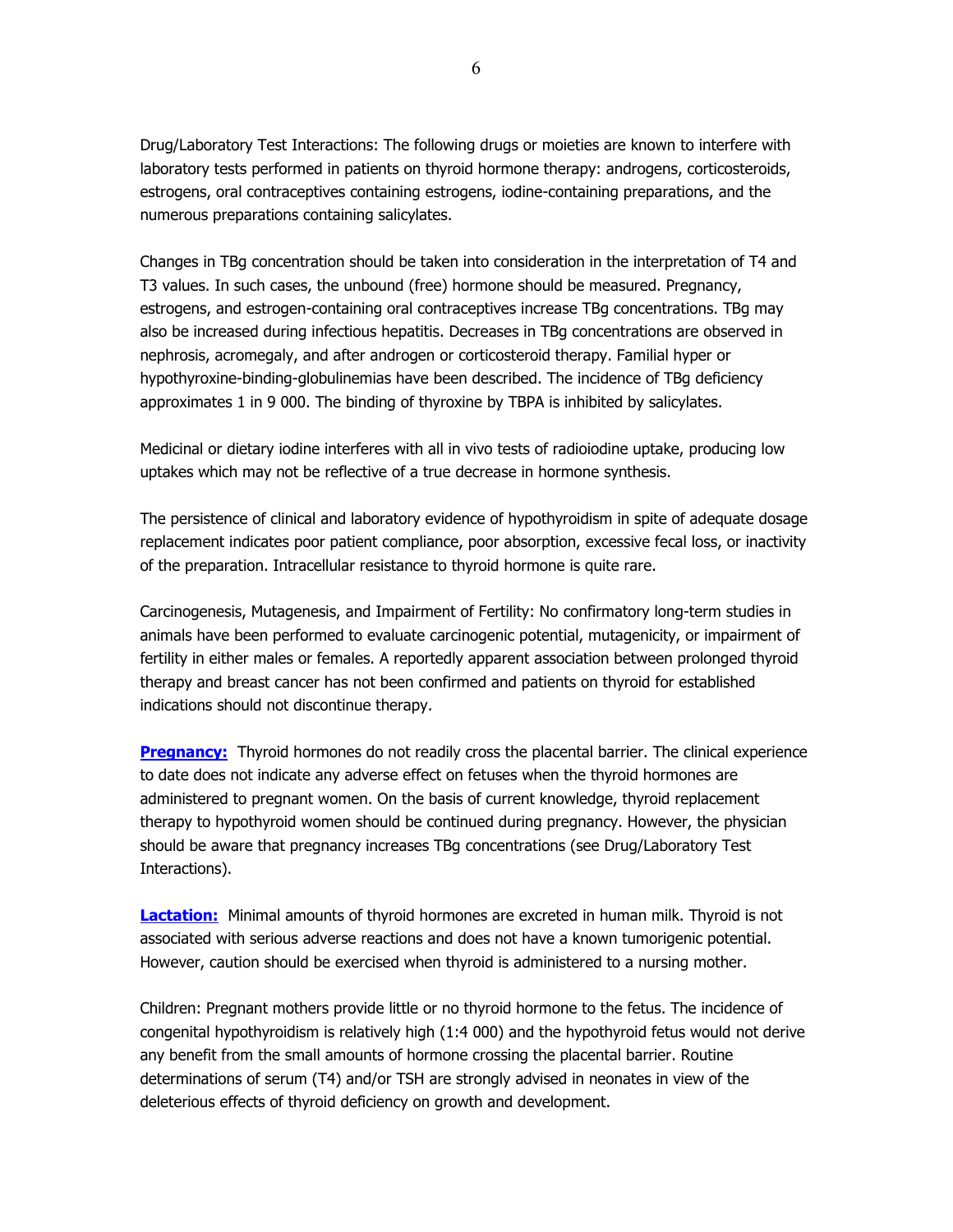Treatment should be initiated immediately upon diagnosis and maintained for life, unless transient hypothyroidism is suspected. In this case, therapy may be interrupted for 2 to 8 weeks after the age of 3 years to reassess the condition. Cessation of therapy is justified in patients who have maintained a normal TSH during those 2 to 8 weeks.

### **ADVERSE REACTIONS**

Except in rare instances of intolerance, possibly due to the development of hypersensitivity to animal protein in whole thyroid, adverse effects are generally infrequent at physiologic doses.

Neurological: nervousness, tremors, headache, insomnia.

Cardiovascular: palpitation, tachycardia, cardiac arrhythmias, angina pectoris.

Gastrointestinal: diarrhea, abdominal cramps.

Miscellaneous: sweating, heat intolerance, fever, weight loss.

#### **SYMPTOMS AND TREATMENT OF OVERDOSAGE**

Signs and symptoms of excessive doses of thyroid hormone result in a hypermetabolic state resembling in every respect the condition of endogenous origin. The condition may be selfinduced.

Dosage should be reduced or therapy temporarily discontinued if signs and symptoms of overdosage appear. Treatment may be reinstituted at a lower dosage. In normal individuals, normal hypothalamic-pituitary-thyroid axis function is restored in 6 to 8 weeks after thyroid suppression.

Treatment of acute massive thyroid hormone overdosage is aimed at reducing gastrointestinal absorption of the drugs and counteracting central and peripheral effects, mainly those of increased sympathetic activity. Vomiting may be induced initially if further gastrointestinal absorption can reasonably be prevented and barring contraindications such as coma, convulsions, or loss of the gag reflex. Treatment is symptomatic and supportive. Oxygen may be administered and ventilation maintained. Cardiac glycosides may be indicated if congestive heart failure develops. Measures to control fever, hypoglycemia, or fluid loss should be instituted if needed. Antiadrenergic agents, particularly propranolol, have been used advantageously in the treatment of increased sympathetic activity. Propranolol may be administered i.v. at a dosage of 1 to 3 mg over a 10-minute period or orally, 80 to 160 mg/day initially, especially when no contraindications exist for its use. Other adjunctive measures include administration of cholestyramine to interfere with thyroxine absorption, and/or the administration of glucocorticoids to partially inhibit conversion of T4 to T3.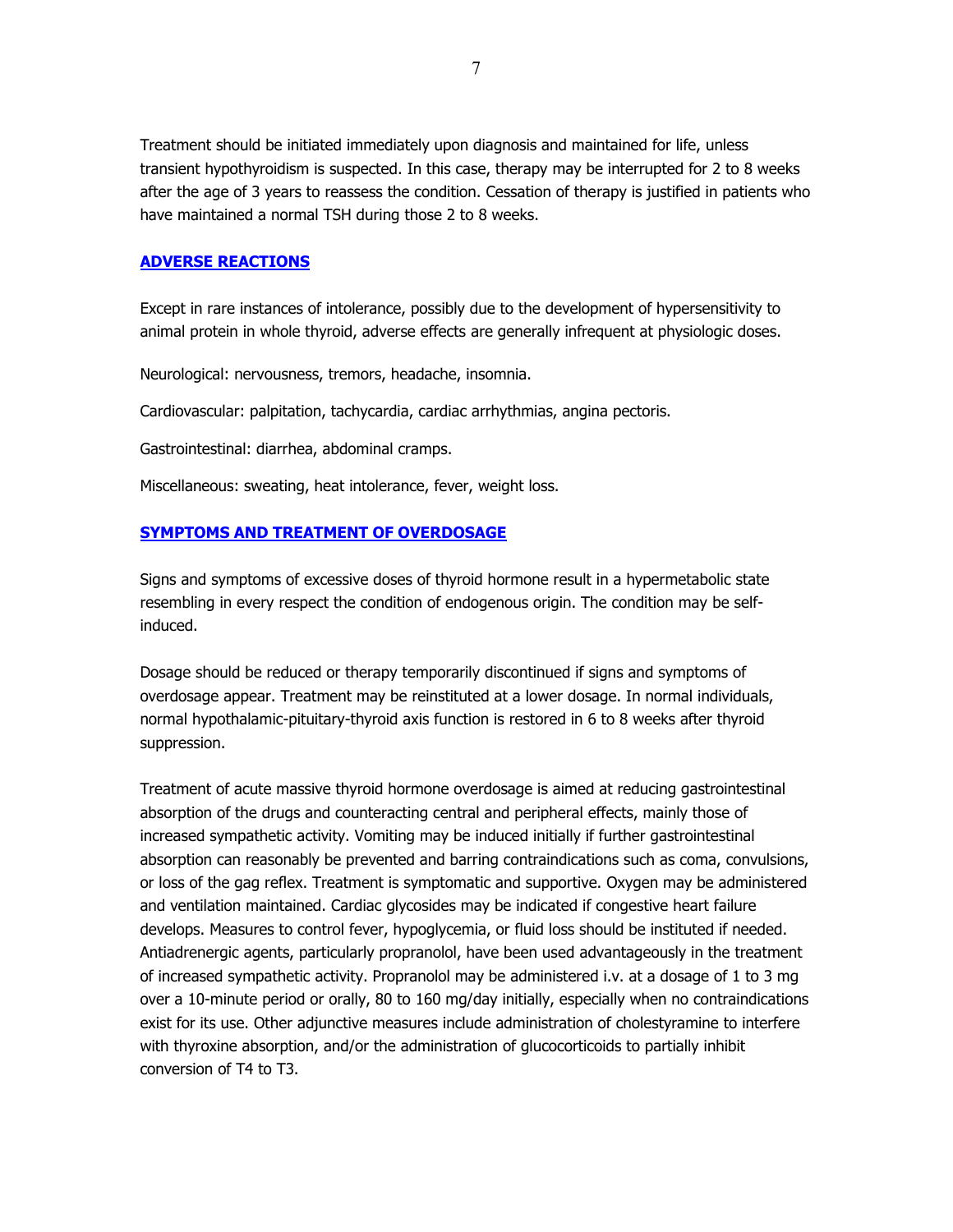# **DOSAGE AND ADMINISTRATION**

The dosage of thyroid hormones is determined by the indication and must in every case be individualized according to patient response and laboratory findings. There are wide variations in individual responses. The effects of daily thyroid reach a therapeutic maximum usually in 4 to 6 weeks.

Initial dose for myxedema is usually 30 to 180 mg daily; other hypothyroid states, 60 to 300 mg daily. Usual maintenance dose is 30 to 125 mg daily.

Note: Desiccated thyroid 60 mg is usually considered equivalent to thyroglobulin 60 mg, levothyroxine sodium (T4) 0.1 mg or liothyronine sodium (T3) 25 µg.

Pediatric Dosage: Pediatric dosage should follow the recommendations summarized in Table I. In infants with congenital hypothyroidism, therapy with full doses should be instituted as soon as the diagnosis has been made.

# **Table I - Thyroid**

# **Recommended Pediatric Dosage for Congenital Hypothyroidism**

|                    | <b>Tetra-iodothyronine</b><br>(T4, levothyroxine sodium) |                                               |  |
|--------------------|----------------------------------------------------------|-----------------------------------------------|--|
| <b>Age</b>         | Dose per day                                             | <b>Daily Dose/kg of Body</b><br><b>Weight</b> |  |
| 0-6 months         | $25 - 50$ $\mu$ g                                        | $8-10 \mu q$                                  |  |
| 6 months-12 months | $50 - 75$ $\mu$ g                                        | $6-8$ µg                                      |  |
| $1-5$ years        | 75-100 µg                                                | $5-6$ $\mu$ g                                 |  |
| 6-12 years         | $100 - 150$ µg                                           | $4-5$ µg                                      |  |
| over 12 years      | over $150 \mu q$                                         | $2-3$ $\mu$ g                                 |  |

Instructions for Use: Table II lists the approximate equivalents of other thyroid preparations, when changing medication from desiccated thyroid, T4 (levothyroxine sodium), or T3 (liothyronine sodium).